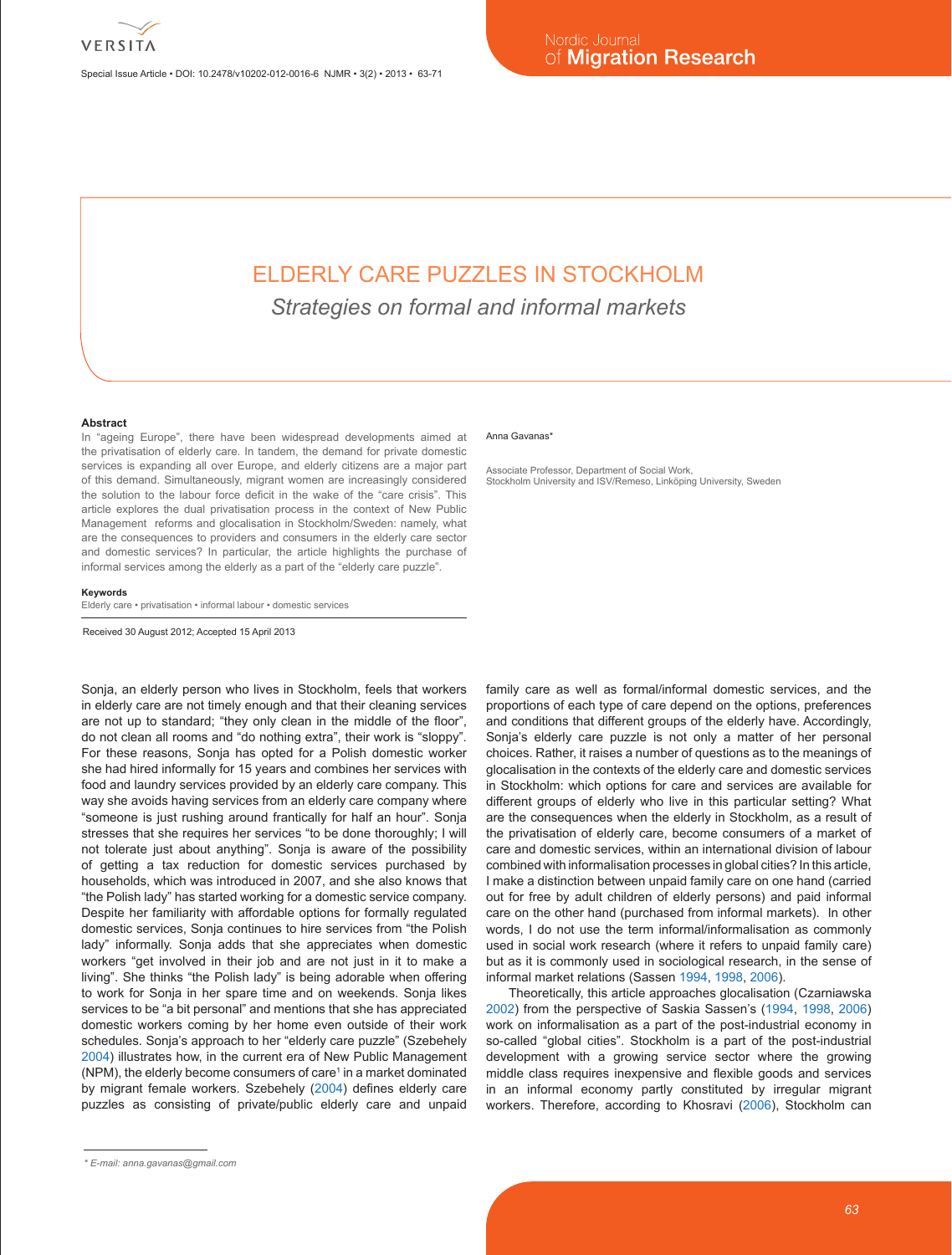be considered in terms of Sassen's concepts of global cities and informalisation. However, as Czarniawska (2002) points out, global cities are simultaneously localised (i.e. glocalised), as cities are differentiating themselves locally while the world becomes more integrated globally.

Based on an original micro-level study of elderly care clients and providers in Stockholm, I argue that there is a continuum of conditions from the perspectives of consumers as well as providers in the overlapping fields of elderly care and domestic services in Stockholm. Due to the intense competition in Stockholm, some providers need to work harder than others in order to keep their customers. Correspondingly, some consumers need to cut more corners in order to plan for their elderly care puzzle.

Population ageing is a general European phenomenon, as the large cohort of elderly citizens born in the 1940s are nearing retirement. The demographic ageing not only increases the proportion and number of older adults requiring care but also reduces the number of younger adults entering work in the care and domestic service sectors (Leeson 2010). Migrant women are increasingly considered the solution to the labour force deficit in the wake of Europe's "care crisis" (OECD International Migration Outlook 2010). The simultaneous privatisation of elderly care across Europe includes Nordic countries like Sweden, despite their welfare state traditions of public care. As this article will show, in the Swedish context, Stockholm is a unique case. In tandem, there is an increasing demand for private domestic services all over Europe, and elderly citizens are a major part of this demand. Elderly<sup>2</sup> consumers are a significant group in the expanding domestic service sector in Sweden; customers over the age of 65 are the largest consumer group for private, tax-reduced domestic services, second to families with children (Gavanas & Darin Mattsson 2011, Skatteverket 2011, Sköld & Heggemann 2011). According to Statistics Sweden (SCB), families with dependent children and elderly citizens are the main customer groups for domestic services (Sköld & Heggeman 2011). Thus, the motivation for the privatisation of elderly care is thus and interconnected with subsidisation policies for domestic services, that is, tax reductions for privately funded services targeted at elderly consumers (Szebehely 2011: 111). Moreover, these privatisation processes, and the increasing role of the market for elderly care services, are a part of the international division of labour as migrant women are over-represented among domestic workers in Stockholm (Gavanas & Calleman 2013).

The introduction of tax reductions for domestic services in 2007 was legitimised by the freeing of working women from the burden of taking care of children and elderly relatives (see Prop 2006/07:94), in order to enable them to compete on equal terms with men in the labour market. Thus, not only are the elderly eligible for tax deductions of 50 per cent of the cost for domestic services rendered in their houses, but so are their adult children. In other words, adult children are eligible for tax reductions for services carried out in their elderly parents' homes and therefore do not have to carry out unpaid family care themselves. The purchase of services in informal markets continues to be an option when the so-called "life puzzles" of dual earner families to combine work and child care are merging with the "elderly care puzzles" (Szebehely 2004) of their elderly relatives. Indeed, the idea of a "puzzle" was popularised by the right wing in Swedish political discourse, where customer choice fits very well with the idealised capable consumer in NPM ideology. As we can tell from the number of people (including the elderly) who use tax reductions for domestic services (Skatteverket 2011; Sköld & Heggeman 2011), the puzzles of both the elderly and the dual earner families are

increasingly made using privately funded services carried out by private providers in an expanding private market for domestic and elderly services.

### **1 Empirical data and analysis**

Based on insights from a micro-level interview study in Stockholm,<sup>3</sup> this article investigates the Swedish expansion of domestic services in the specific context of Stockholm and its overlap with the privatisation of elderly care and explores this dual marketisation process. Marketisation refers to an increased share of care services purchased from a private market and paid for privately by the elderly customer (Szebehely 2004: 181). In this article, it also refers to additional "top-up" services and other domestic services as well as the increased share of housework that was previously carried out by unpaid family members, which is now purchased on the market for household services, partly as a result of the tax reductions for domestic services introduced in 2007.

Interviews were carried out with 13 providers of elderly care and services (i.e. representatives of elderly care companies, all for-profit except one, as well as two care managers and two employees of elderly care companies), as well as 10 elderly care clients/recipients, during the spring of 2009. The themes raised in the interviews correspond to the analytical themes of this article and were coded accordingly: developments in the alternatives for care and service, preferences among the elderly as well as the perceived consequences of privatisation, customer choice and tax reductions for domestic services. The article focuses on dual perspectives in the context of Stockholm: on the one hand the outlook of elderly persons and, on the other hand, the outlook of representatives at elderly care companies who carry out these services. The provider interviews were theoretically sampled in order to reflect a wide range of company sizes, specialisations and geographic areas in Stockholm. The study was not aimed at being representative of Sweden in general, as there is considerable variety across municipalities in the development and share of public and private elderly care providers. Rather, from the perspective of Stockholm as a "global city", its specificity needs to be taken into account at both transnational and national levels.

The elderly client/recipient interviewees were selected on the basis of having experience of private elderly care and/or privately funded domestic services and were contacted through the main Swedish retiree associations (PRO and SPF) at their local chapters all over the Stockholm area, more specifically, in the socio-economically diverse areas of Alby, Sundbyberg, Södermalm, Kungsholmen, Danderyd and Lidingö, the former being considered traditional working-to-middle class neighbourhoods and the latter middleto-upper class neighbourhoods. Elderly interviewees represent a diversity of ages, sexes, professional backgrounds and residential areas. However, all elderly interviewees were born in Sweden, which might have to do with the membership base of the major established retiree organisations. Interviewees' previous professions reflected a diversity of working- and middle-class backgrounds; they were former housewives, secretaries, carpenters, nurses, business economists, CEOs, pre-school teachers and cashiers. The interviews inquired about options for care and services, demands and preferences of elderly care clients/recipients as well as the impacts of privatisation, customer choice reforms and subsidised domestic services. All interviews were requested with informed consent and anonymised throughout the entire research process.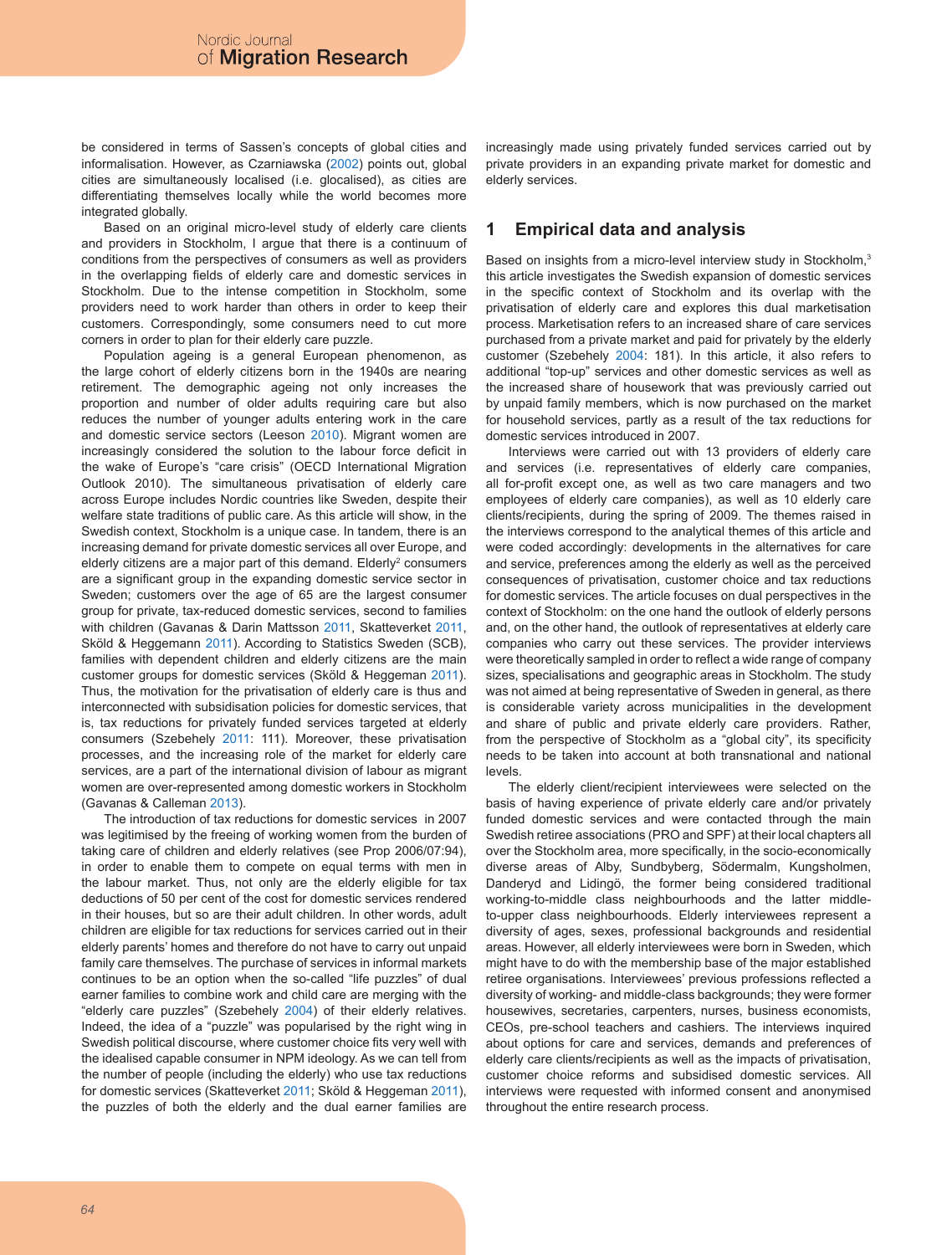### **2 The elderly as consumers and as recipients of care**

Since the 1980s and 1990s, care sectors all over Europe have undergone marketisation under the NPM slogans of customer choice and empowerment although the processes have developed differently in different regions (Szebehely 2004; Ungerson 2004). In Sweden, marketisation has been paralleled by a decline in the coverage of publicly funded services as public resources for elderly care were reduced by 14 per cent between 1990 and 2000 (Szebehely 2011; Szebehely and Trydegård *forthcoming*). In line with recent reform patterns all over Western Europe, Swedish elderly care policies have increasingly framed elderly care recipients as "consumers" of care, with respect to the services they require (Brodin 2006: 37). In Sweden, the 1990s has been described as the decade of marketisation when it comes to welfare services, although the processes have developed differently in different regions (Szebehely 2011: 216). During the 1990s the share of private (publicly subsidised) elderly care quadrupled, and many Swedish municipalities have continued to gradually implement customer choice (voucher) models where elderly persons may choose private and/or public care providers (Szebehely 2004: 180f; 2011). These services are publicly funded, although there is a small user fee related to income and amount of help provided. Since 2002, the municipalities in the Stockholm area have gradually implemented the customer choice model. Between 2009 and 2011 the share of elderly using private elderly service increased from 41 to 45 per cent in Stockholm. As a part of customer choice, private providers may offer so-called "additional services" (*tilläggstjänster*, i.e. the option to "top up" with extra domestic services that are privately funded but subsidised by tax reductions for domestic services). As a result of the tax reductions, elderly care companies subcontract domestic services to domestic service companies. In addition, at a national level, 8.5 per cent of elderly above the age of 75 bought domestic services directly in 2010 (SCB 2012).

The research on the privatisation of elderly care and domestic services for the elderly raises concerns that these reforms will not only disadvantage migrant female workers with limited access to stable and regulated employment (Gavanas 2010b, 2011, 2013; Jönson & Giertz 2012) but also further disadvantage those elderly who lack the capabilities and resources to act as active consumers on the market (Brodin 2006; Szebehely 2011: 235). Despite the Swedish welfare state tradition of aspiring to provide equal access to elderly care across socio-economic class, the demand for domestic services is partly conditioned by socio-economic polarisation (Milkman, Reese & Roth 1998). So far, as can be expected, the statistics on those who have used the tax reductions clearly show that it is very rare for low income groups, with little income from which to recover the cost, to purchase this type of domestic services, and that the proportion of domestic service consumption increase by income level (Sköld 2009: 24; Sköld & Heggeman 2011). Of the Swedes over the age of 65, 1.7 per cent in 2008 and 6.3 per cent in 2010 had used tax reductions for domestic services (the average for all ages being 4.5 per cent in 2010). Out of those with a yearly income over 400 000 crowns (around 40 000 Euros), 11 per cent had received tax reductions in 2010, compared with 3 per cent of those with a yearly income below 400 000 crowns. Among the elderly and other age groups, the proportion of people who used tax reductions for domestic services increased dramatically by income group (SCB 2012).

In the wake of cuts in publicly funded services, the proportion of unpaid family care has increased among the elderly with lower levels of education (Sand 2007; Szebehely and Trydegård *forthcoming*).

Tax reductions for domestic services are only beneficial to high income elderly when compared with the income-related user fees for publicly funded elderly care services, at least for elderly who require only a few hours of services per week (Szebehely and Trydegård *forthcoming*). Still, the changing proportion of privately purchased domestic services among the elderly remains marginal compared with publicly funded elderly care services, and particularly compared with the large proportion of unpaid family care in the "elderly care puzzles" (ibid). The purchase of domestic services is a private (subsidised) complement to publicly funded elderly care services that covers only a limited proportion of the elderly care puzzle as dependency sets in. According to Szebehely (2009), summing up Statistic Sweden's studies on living conditions in 2002–2005, 15 per cent of the elderly (75+) received elderly care from private or public elderly care providers (*hemtjänst*); one in four among elderly women and one in six among elderly men combined unpaid family care with elderly care, while half of the elderly women and two-thirds of elderly men relied exclusively on unpaid care from relatives. In other words, for a major proportion of the elderly, unpaid care from family members constitutes an important or the only component of their elderly care puzzle, and the proportion of such elderly is increasing as a result of welfare state restructuring (Sand 2007; Szebehely and Trydegård *forthcoming*).

#### **3 Market competition and consumer preferences for continuity and flexibility**

Even though differentially distributed, the options the elderly have are changing as they become active consumers in a market (as opposed to passive recipients of care) as a result of the dual marketisation taking place in elderly care and domestic services. Correspondingly, the conditions for workers and companies that carry out elderly care/services are shifting when their work is offered in a market in competition with other providers.

"Flexibility" and adding a "little extra" bonus services for free on top of contracted services is a common strategy used by elderly care companies that are in competition with each other for customers, especially when competition is intense (Svensson and Edelbalk 2011: 17). Thus, five interviewees from elderly care companies in Stockholm spoke of the importance of flexibility, or in the words of one interviewee: "not being fussy about rules and regulations". Another provider claimed that consumers have the upper hand in the market, and choose the provider who complies with most of their requests. On the other hand I interviewed providers who felt that elderly care companies had the upper hand, and may cut corners to the disadvantage of customers, who may end up receiving fewer services than approved by their care managers.

Continuity is one major preference among elderly care/service customers (Konkurrensverket 2006: 28). In other words, for elderly customers it is often more important that *the same* person comes to work in their homes than *who* it is. In the competition between private and public providers, private companies have an advantage because public providers have a reputation of a high turnover rate and have a large number of staff working at individual customers' homes. Elderly customer interviewees stressed that it is important to them that domestic/care workers know their routines and are reliable. For example, one elderly interviewee who organises elderly care for her husband said that it takes some time for her husband to formulate his requests. If new workers turn up every day, and possibly even stay a shorter time than for the duration of the time approved by the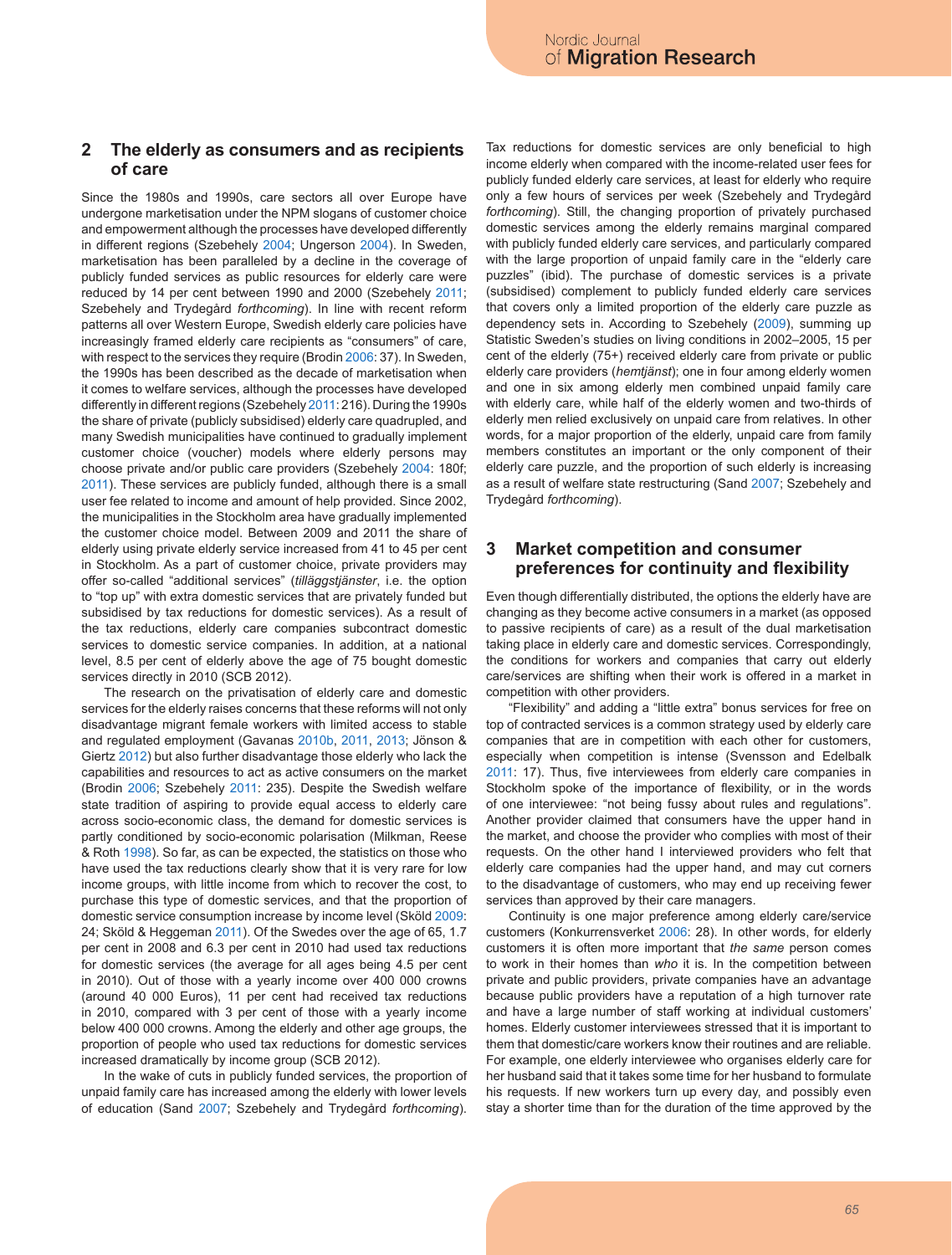care manager, her husband would not have the chance to express his requests.

There were also elderly interviewees who framed their demand for continuity in terms of a bonus value. Basically, domestic/care workers who regularly serve single customers are expected to be more likely and willing to do extra work and thus contribute a bit of a "silver lining" to their services. In addition, elderly customers may partly prefer private domestic services (than publicly funded elderly care) because they felt the former provided better cleaning services.

Among the elderly I interviewed in Stockholm, domestic service companies were considered better, more flexible and more "professional" than elderly care companies, especially when it came to cleaning services. Similar to Sonja, whose case I discussed in the first section, an elderly interviewee, Elsa, had previously hired publicly provided and funded elderly care but changed to privately provided and funded domestic services. Elsa felt that the cleaning services provided by the elderly care company was not good enough. As a matter of fact, she thought it seemed like the elderly care workers had been instructed as to what *not* to do as opposed to what they *ought to* do. In addition, Elsa was surprised that the user fee was quite high. However, after she changed to private domestic services Elsa feels that she is getting more for her money; it is a more expensive option but Elsa felt that she was getting better services this way. In addition, she feels that with private domestic services she was now in command of the services. Previously, Elsa was not accustomed to domestic services as her adult children were helping her out (i.e. providing unpaid family care). However, her adult children are now happy that they do not have to help Elsa, and are paying part of the cost for her domestic services.

### **4 Demand for migrant domestic workers in elderly care**

Migrants are over-represented in the domestic service and the elderly care labour force, especially in Stockholm more than in small towns or villages (Gavanas & Darin Mattson 2011; Håkansson 2012; Jönson & Giertz 2012). In 2009, 63 per cent of new domestic service businesses were started by persons born outside Sweden, and women born outside Sweden constituted almost 40 per cent of new business managers in domestic services (Håkansson 2012: 7). In a study based on material from 2005, 30 per cent of care workers who worked in elderly and disability care in Sweden's three major cities were born outside the country, when compared with 9–10 per cent in small towns or villages (Jönson & Giertz 2012). In 2008, 14 per cent of care workers nationally were born outside Sweden compared with 10 per cent in 1998 (see Jönson & Giertz 2012). Swedish trends are indicative of wider patterns, as migrant domestic and care workers are generally in high demand in global cities with a high concentration of highly educated professionals (who do not prioritise carrying out unpaid child and elderly care) and migrant low wage service workers (Sassen 2006).

In addition to solving labour shortages, migrant workers are expected to contribute "cultural expertise" and language resources in elderly care, when it comes to elderly customers with migrant backgrounds. Swedish elderly care politics cast the elderly with migrant backgrounds from outside Europe as belonging to "care cultures" with certain "cultural needs" (Brodin 2006).

Migrant domestic workers are in demand in particular due to the demand for "cultural" specialisation that is assumed to be needed for the migrant-background elderly who might not speak Swedish. Thus, spurred by the possibilities of "customer choice", there are private care providers who market their elderly care services with "ethnic" profiles such as "Nordic", "multicultural", etc. On the one hand, such profiles may correspond to stereotypical thinking within elderly care, and on the other hand the marketing strategies of private elderly care companies may support "old fashioned" stereotypical constructions of ethnicity among elderly customers (see also Näre 2013). In addition to "ethnic" profiles, elderly care companies may profile themselves with other specialisations in competition for customers, like, for instance, an expertise in dementia or diet issues.

Domestic service customers' conceptions of ethnicity may influence their preferences for care/service workers (Anderson 2000; Gavanas 2006; de los Reyes & Mulinari 2005). For instance, in Sweden, the word "*Polska*" ("Polish lady") is often a code word for a "cleaning lady", regardless of the actual nationality or regional background of the domestic worker in question (Björklund Larsen 2010: 106). Furthermore, among Swedish domestic service customers stereotypes prevail regarding, for instance, Eastern European domestic workers as being particularly hard working and willing to add a "little extra" to their services (Gavanas 2006). In domestic service and care markets, such conceptions of "ethnic" worker characteristics may intersect with conceptions of gender. Female domestic and care workers are a standard preference among customers regardless of migration background. However, migrant women are considered particularly suitable in elderly care (Brodin 2006; Sörensdotter 2008; Storm 2008). In addition to gender and migration background, age may be a significant factor as ethnic stereotypes among elderly care consumers are more prevalent towards younger (<30 years) elderly care workers (Jönson & Giertz 2012).

Among the interviewees I met in Stockholm, there were a number of common ways of talking about ethnicity. Some elderly customers with migrant backgrounds preferred workers with backgrounds they considered similar to their own. An interviewee from an elderly care company that profiled itself as "ethnic" said that they operate as a link between their customers and the "Swedish system". Sometimes "ethnic" providers assist elderly migrants with translation and interpretation in communication with authorities and generally explaining to them how things work. Among interviewees there were also accounts of similar "ethnic preferences" among elderly customers with a Swedish or Finnish background who preferred "Nordic" domestic/care workers. For instance, one interviewee at an elderly care company spoke of conceptions among elderly customers that Finnish workers are hardworking but that Swedish workers are lazy. Furthermore, preferences for a Finnish provider company may mask a "Nordic" preference according to this interviewee; their elderly customers do not want a "foreigner" to come to their house:

That's what the elderly say; Finnish people know how to work [...]. But then also, our elderly are not so used to foreigners on the streets, and there are many [elderly care] companies who really have many foreigners [working for them], that's why too. Because they [the elderly customers] know they are getting Nordic [workers if they choose our Finnish profiled elderly care company]: Finnish people are from the North, so to speak. I think that is very significant.

Thus, among these elderly customers "Nordic" domestic/ care workers are considered more similar to Swedish people than "foreigners" from other regions. However, we cannot draw too farreaching conclusions from a micro-level study as the long tradition of Finnish elderly care workers in Sweden has a very complex history,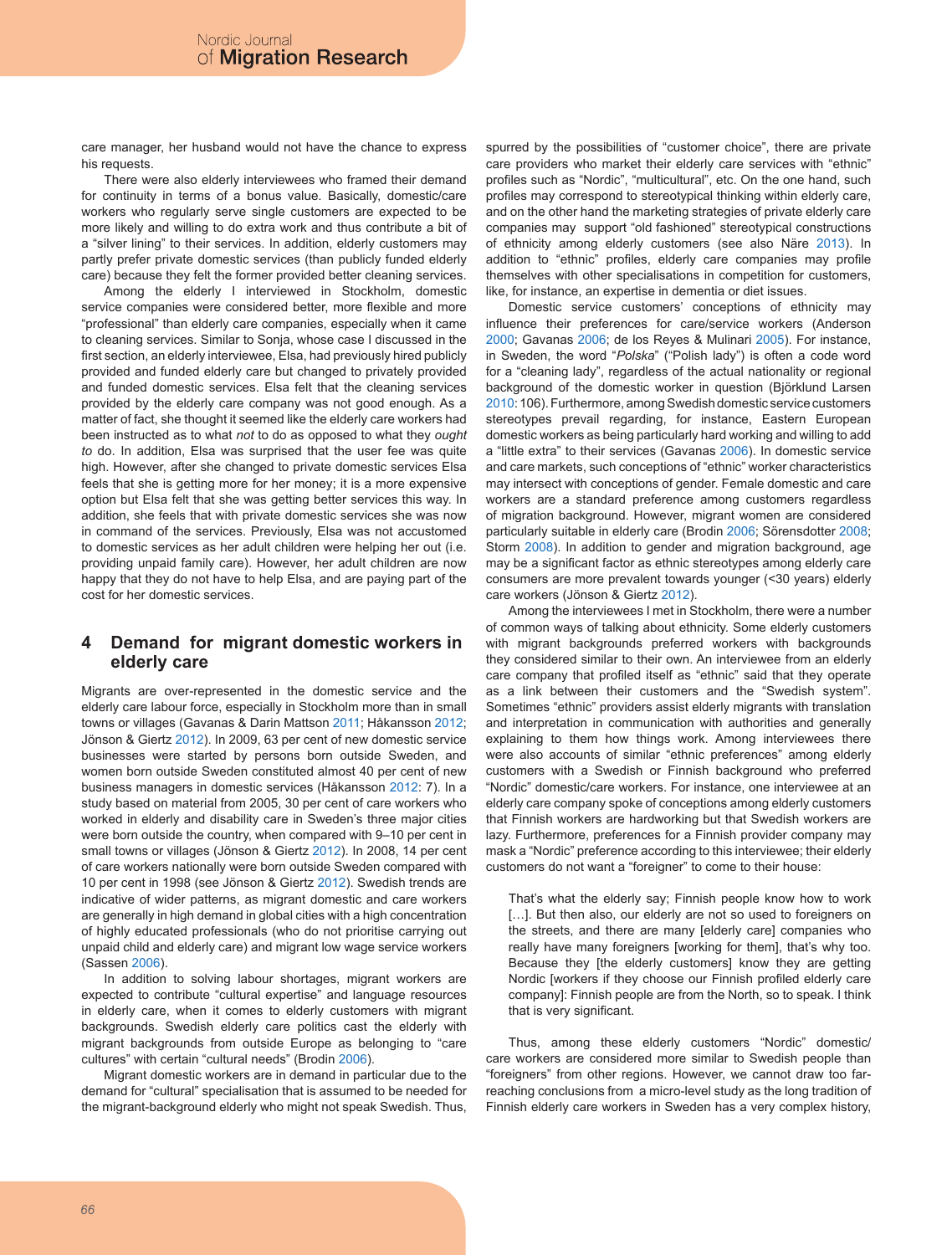and there are other studies which suggest that Swedish care users consider Finnish care workers as "foreign" (see Heikkilä in Jönson & Giertz 2012).

In elderly care, language can be considered a foundation for a common identity and common needs (Brodin 2006). In addition to practical concerns about communication, elderly customers' demands for bilingual domestic/care workers may mask more general ethnic preferences (a "common culture", etc.). One interviewee at an elderly care company said that there are additional preferences behind customers' demands for workers who speak their native language: "a common language is not enough". In addition, he said that these customers require what they consider to be a common culture and history. Conversely, there are elderly Swedish customers/care recipients who conceive of "foreigners" as being more "warm hearted" and coming from "cultures that respect the elderly". For instance, one elderly interviewee said that "foreigners" are more "caring" and more used to taking care of their parents than "us Swedes". These ideas are similar to the common conceptions of the specific "care cultures" of "immigrants" in elderly care (Brodin 2006).

### **5 "Care", "service" and informal markets**

Privatisation, marketisation and NPM-driven customer choice in elderly care intersect with migration, international division of labour and an expanding domestic service market – in Stockholm and in other global cities internationally (Anderson 2000; Ehrenreich & Hochschild 2002; Gavanas 2010; Gavanas & Darin Mattson 2011; Lutz 2011). In Stockholm and other global cities, migrant women have been over-represented in the domestic service labour force since its re-emergence in the 1990s, and the sector has been regulated to a lesser extent than other professions and sectors (Calleman 2007). Survival strategies in competitive, post-industrial labour markets intertwine with processes of informalisation, that is, work carried out and remunerated outside society's formal regulations (Sassen 2006; Slavnic 2010). The informalisation of labour markets is driven by deregulation, flexibilisation and increasing income polarisation among consumers, as well as the asymmetric conditions of providers competing over consumers. In global cities like Stockholm, the use of informal strategies by companies is a common competitive tactic in order to increase profit margins and flexibility (Sassen 1994:2295).

In the growing domestic service sector in Stockholm, formal actors are partly in symbiosis with informal actors, organised by a range of intermediaries (Gavanas 2010, 2011; Gavanas & Darin Mattsson 2011). Moreover, those who provide and purchase domestic services may use formal and informal strategies interchangeably, simultaneously or consecutively. Elderly domestic service customers solve their "elderly care puzzles" by using formal and informal strategies in markets where migrant women are overrepresented. Formalisation (i.e. the increasing number of formally regulated work opportunities) and informalisation (i.e. the increasing number of unregulated work opportunities paid for informally) occur simultaneously as the total demand for care and services is expanding (Lutz 2011; Nyberg 1999).

When discussing privately funded domestic/care services, it is important to note that such services (for instance, tax-reduced additional "top-up" services from private elderly care companies or tax-reduced domestic services) are only a small (but increasing) proportion of the total amount of elderly care/services.4 This article refers to elderly care/services *provided* by private actors and *funded* by either public or private means (or a combination thereof). The latter may concern formal and informal actors. According to Szebehely and Trydegård (2007: 214), privately purchased services (i.e. privately funded domestic services in formal and informal markets) are of limited significance to the elderly when compared with, for instance, unpaid family care and publicly funded elderly care. Moreover, according to Szebehely and Trydegård (2007) privately funded domestic services are more common among the elderly with higher education than those with lower educational degrees.

Elderly consumers are negotiating their options for care and service while taking into account care managers' definitions for needs tested, publicly funded care – as well as the options to choose from among private and public providers. Among interviewees in Stockholm, the elderly were described as considerably puzzled by an overwhelming amount of options and choices. Moreover, interviewees among elderly customers and elderly care providers were confused about definitions, distinctions and regulations concerning care and service. In the Swedish elderly care sector, there is a general distinction between *care* that has to do with bodily matters (such as showering, eating, getting dressed) and *service* that concerns household matters (such as cleaning, shopping). However, in practice, the lines between care and service may be blurred and shifting. Moreover, adding further to these complexities when discussing this field, in research on elderly care there are different distinction between care and service when compared with those made by local care managers and workers in the elderly care sector. In research, distinctions can be made on the basis of whether the service/care is needs driven or not, where "care" counts as those tasks the recipient is unable to carry out by themselves (Szebehely 1996).

The empirical data in this study suggest, that while the distinction between care and service may serve political or analytical purposes, the different parties in elderly care face a situation where the two are very often intertwined. One provider I interviewed in Stockholm said that the distinction between what is to be considered "care" and what is considered "service" is a situational demarcation issue among the actors involved. Another interviewee from an elderly care company asserted that care and service are inseparable aspects of caring for elderly in their homes: they are like two sides of the same coin. Within these zones of overlap and confusion *between* care and service important negotiations take place and power relations are at stake. Thus, for instance, some elderly customers get "little extra" bonus services for free while others are expected to pay extra for the same services in terms of additional "top-up" services.

Different groups of elderly customers take different positions when it comes to making demands and having them met. According to some interviewees it pays for certain elderly customers to be fussy and persistent: "those who yell the loudest get the most". Earlier on in their lives, some elderly customers have been accustomed to domestic services, before they started to require elderly care. Based on their previous habits, elderly care/service consumers form different expectations and demands. Certain elderly approach elderly care in terms of a "silver lining" that contributes personally tailored services to their daily lives (such as making special foods and polishing silver ware); others prioritise "professionalism", while yet others prioritise a "social", "personal" or "human" touch to their services. While some elderly customers prefer to carry out as many tasks as possible by themselves, there are other elderly customers who expect certain tasks to be carried out by others.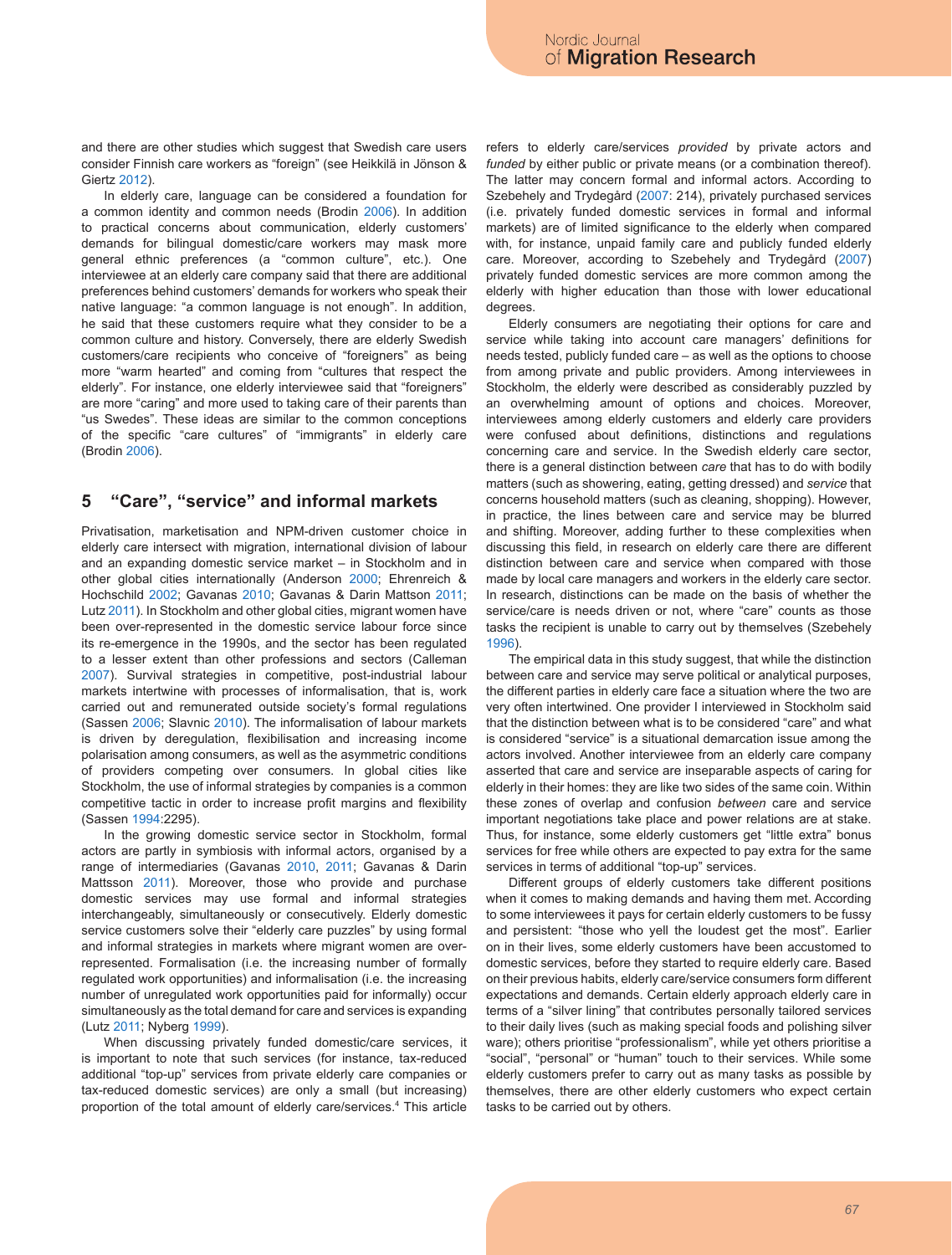### **6 Privatisation and informal market solutions**

I met some interviewees from elderly care companies in Stockholm who spoke of elderly customers who use customer choice as a means to discriminate against particular workers and threaten to replace those companies that are not willing to comply with their preferences and demands. For instance, one manager of an elderly care company said that there are customers who refuse workers who wear headscarves, or require workers to be young and pretty. However, in their quantitative study of disadvantage among migrant care workers in Swedish elderly and disability care, Jönson and Giertz (2012) found that care workers born outside the Nordic countries reported less criticism from care users than care workers born in Sweden.

In elderly care, as well as in domestic services catering to the elderly, providers are in competition and asymmetrically positioned, for instance when it comes to the possibility of their turning down customers who demand extra services or "flexibility" for free (Gavanas & Darin Mattsson 2011). There is an abundance of private elderly care companies in competition for a limited number of customers. For instance, in the Stockholm area of Kungsholmen there were 87 companies catering to 881 elderly care recipients in April 2011 (Szebehely 2011: 233). However, even as tax-reduced domestic services have also become an available and affordable alternative, they have not obliterated the purchase of informally paid services – neither among elderly consumers or among the Swedish population in general (Gavanas & Darin Mattsson 2011; Skatteverket 2011). Despite the availability of tax-reduced options for domestic services, seven out of the ten elderly interviewees in this Stockholm based study were partly using privately funded services from informal labour markets consisting of migrant workers, primarily from Poland. These interviewees came from a wide range of educational/class backgrounds.<sup>5</sup>

Within a segmented domestic service market where some can purchase tax-reduced private services and others cannot, elderly customers are part of a continuum of formal and informal consumer and provider groups (Gavanas 2010, 2011; Gavanas & Darin Mattsson 2011). In their "elderly care puzzle", many elderly customers utilise informal domestic services as a complement to publicly subsidised elderly care and to tax-reduced formal domestic services. The "elderly care puzzles" of the ten elderly interviewees were organised as show in Table 1 (unpaid family care is not included in this table but is an additional piece in the "elderly care puzzles" of these interviewees).

Some of the elderly interviewees had been hiring informal domestic services for several years before requiring elderly care. Others began hiring informal domestic services when their agerelated needs started to set in. The interviewees who used informal domestic services had found their informal domestic workers through their social networks (i.e. personal contacts like neighbours, friends and relatives). They might have hired regular cleaning services every month, or temporary services such as window cleaning, spring cleaning, and so on. These interviewees tended to continue hiring their informal services and combine them with privately or publicly provided elderly care. For instance, three elderly interviewees stated that they "have a Polish lady" for many years, whose services they still combine with elderly care. Two interviewees considered the cleaning services provided by their elderly care company to be not good enough, and therefore they turned to other options.

One elderly woman I interviewed said that her "Polish lady" helped her out with "everything", such as sewing, for instance. For her, the primary benefit of having an informally hired "Polish lady" was to free up more time for the (formally hired) elderly care workers to socialise. Another elderly woman had hired informal domestic services when her age-related care needs started to set in, but she had shifted to formally organised domestic services provided by a "Polish" company because she was unsatisfied with the services provided by her informally hired Bulgarian domestic worker. Wanting to avoid "the hassle of making tax reductions", another elderly woman had occasionally hired informal domestic services along with publicly provided elderly care even though the "foreigner" who

| Interviewee    | Informal domestic<br>services | <b>Formal domestic</b><br>services | "Additional"/ "top-up"<br>services | Privately provided<br>elderly care | <b>Publicly provided</b><br>elderly care |
|----------------|-------------------------------|------------------------------------|------------------------------------|------------------------------------|------------------------------------------|
|                |                               |                                    |                                    | X                                  |                                          |
| $\overline{2}$ | $\times$                      | (X)                                | X                                  | X                                  |                                          |
| 3              | $\times$                      | X                                  |                                    |                                    | X                                        |
| 4              | $\times$                      |                                    |                                    | X                                  |                                          |
| 5              | $\times$                      |                                    |                                    |                                    | X                                        |
| 6              |                               | X                                  |                                    | X                                  |                                          |
| $\overline{7}$ | (X)                           | X                                  |                                    |                                    |                                          |
| 8              | $\times$                      |                                    |                                    |                                    | X                                        |
| 9              |                               | X                                  |                                    |                                    | (X)                                      |
| 10             | X                             |                                    |                                    | X                                  |                                          |

*Table 1. Elderly interviewees and their "elderly care puzzles"*

*Parentheses mean that the interviewee had previously used this form of service/care.*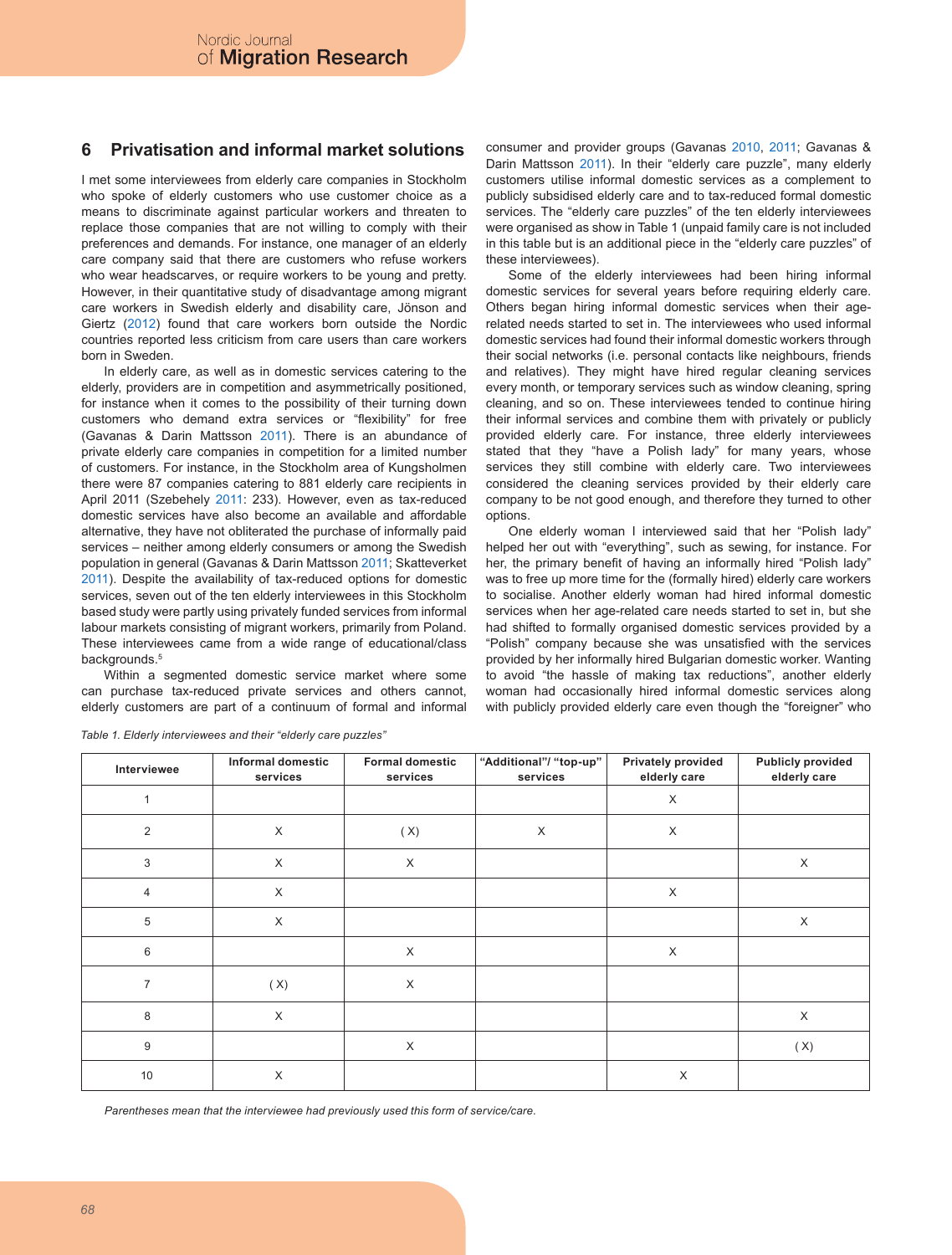provided her informal domestic services did belong to a formally registered company. In other words, for a wide variety of reasons, rationalisations and strategies, informal services are still a part of the "elderly care puzzles" of the majority of my interviewees from **Stockholm** 

## **7 Discussion**

In this article, I have discussed the inter-relations and consequences of privatisation, informalisation and demand for migrant domestic workers in the "elderly care puzzles" played out in Stockholm as a localised "global city" with its specific constellation of alternatives. Elderly customers are the second largest consumer group for domestic services, and they combine these services with elderly care, informal domestic services and unpaid family care. The interviewees representing elderly care companies and domestic service companies generally expect that the demand from the relatively wealthy generation of the elderly who were born in the 1940s will spur a booming market for care and services. These interviewees conceived the 1940s generation as having higher demands and more expensive habits than previous cohorts, in addition to being accustomed to generous social rights and plentiful economic resources. As one interviewee puts it: "perhaps they [the elderly customers of the 1940s generation] will require staff to carry their golf clubs". Among interviewees in this study, there were different outlooks and experiences as to the effects of NPM reforms and privatisation of elderly care. Some interviewees claimed that customer choice will strengthen the position of the average elderly person and make domestic services affordable to people from all income groups. Other interviewees claimed that even though customer choice sounded like a good idea on paper, it did not improve the situation of the elderly in practice, because there are no real differences among the options to "choose" from when the elderly plan their care puzzles.

As a result of welfare state cuts, NPM-driven customer choice reforms and privatisation, elderly care is undergoing fundamental transformations in Stockholm. Elderly customers become actors in a rapidly expanding care/service market within a glocalised international division of labour and a continuum of informal options where the power and responsibility of the state, the family and the market are confusing. In this situation, it becomes crucial for future research to explore which options are available to different, and asymmetrically positioned, elderly consumers as they plan their "elderly care puzzles". However, it is also equally important to investigate the ongoing segmentation of the domestic service market in global cities, where migrant women are over-represented (Gavanas & Darin Mattsson 2011). As elderly care and domestic services are privatised and marketised, some providers create "ethnic profiles" to compete for customers. For a number of reasons, there are elderly customers who prefer migrant workers for care and services. These customers may expect migrant workers in the informal labour market to be extra cheap and flexible, and they may conceive of certain migrant workers as possessing certain "ethnic characteristics". However, constructions of ethnicity may not be the most influential factor affecting preferences either in domestic services or in elderly care. In elderly care, continuity is by far the most significant preference (Gavanas 2011), whereas in domestic services trust is the most significant priority affecting preference (Gavanas & Darin Mattsson 2011; Lutz 2011; Näre 2012).

As a result of marketisation, as well as the increasing number of the elderly using tax-reduced domestic services, we see a glocalised segmentation taking place in Stockholm among different groups of elderly and among the differentiated providers of their care/services. The elderly consumers of care and services – and their access to affordable and preferable options – are part of an increasing socioeconomic polarisation both within Sweden (Alm *et al*. 2011) and within an international division of labour.

#### **Acknowledgements**

I would like to thank the research team at Stockholm University's Department of Social Work for their insightful comments and input: Natasja Andersson, Sara Erlandsson, Evy Gunnarsson, Elisabet Karlsdottir, Viveca Selander, Palle Storm, Anneli Stranz, Gun-Britt Trydegård and Petra Ulmanen. I would also like to thank the editors of *NJMR*, Lena Näre, Tiina Vaittinen and Sirpa Wrede, as well as two anonymous reviewers for their excellent work with this article and issue.

**Anna Gavanas** is Associate Professor of Gender Studies and holds a PhD in Social Anthropology. She is currently involved in research on Swedish retirees in Spain. Her other areas of expertise are domestic services in Sweden, global care chains in the EU, privatisation of elderly care and US fatherhood politics. In addition, she specialises in Electronic Music Studies. Among her recent publications are the article "Migrant domestic workers, social network strategies and informal markets for domestic services in Sweden" (*Women's Studies International Forum* 36, 2013) and the edited anthology *Rena hem på smutsiga villkor? Hushållstjänster, migration och globalisering* [*Clean homes in dirty conditions? Domestic work, migration and globalisation*] (Makadam, 2013).

### **Notes**

- Here, there is a distinction between puzzles with elderly care in terms of home service as opposed to care homes. 1
- In this article, the term "elderly" refers to persons who require care and/or services dictated by by age-related needs.  $\mathfrak{p}$
- I collected this data in 2009 in the FAS-funded project "Care in Transition" ("*Omsorg i Omvandling*"). I would like to thank Professor Marta Szebehely for the opportunity to participate in this project. 3
- In order to assess the important changes in the use of private domestic services by the elderly, one would need comparable information since 2007, but no such figures are yet available. In 2004–2005, 15 per cent of the elderly with a minor dependency and 8 per cent of the elderly with a major dependency, hired privately funded services (Szebehely & Trydegård 2007: 210). The remaining proportion is provided by unpaid family care and publicly funded professional elderly care. However, recent statistics on the share of the elderly who use tax reductions to buy domestic services (8.5 per cent of those over the age of 75 in 2010 compared with the national average of 4.5 per cent) suggest a shift in the share of private domestic services in elderly care puzzles (SCB 2012). 4
- However, these results should be treated with caution; for instance, the interviewees do not represent the elderly with migrant backgrounds–all elderly interviewees were born in Sweden. 5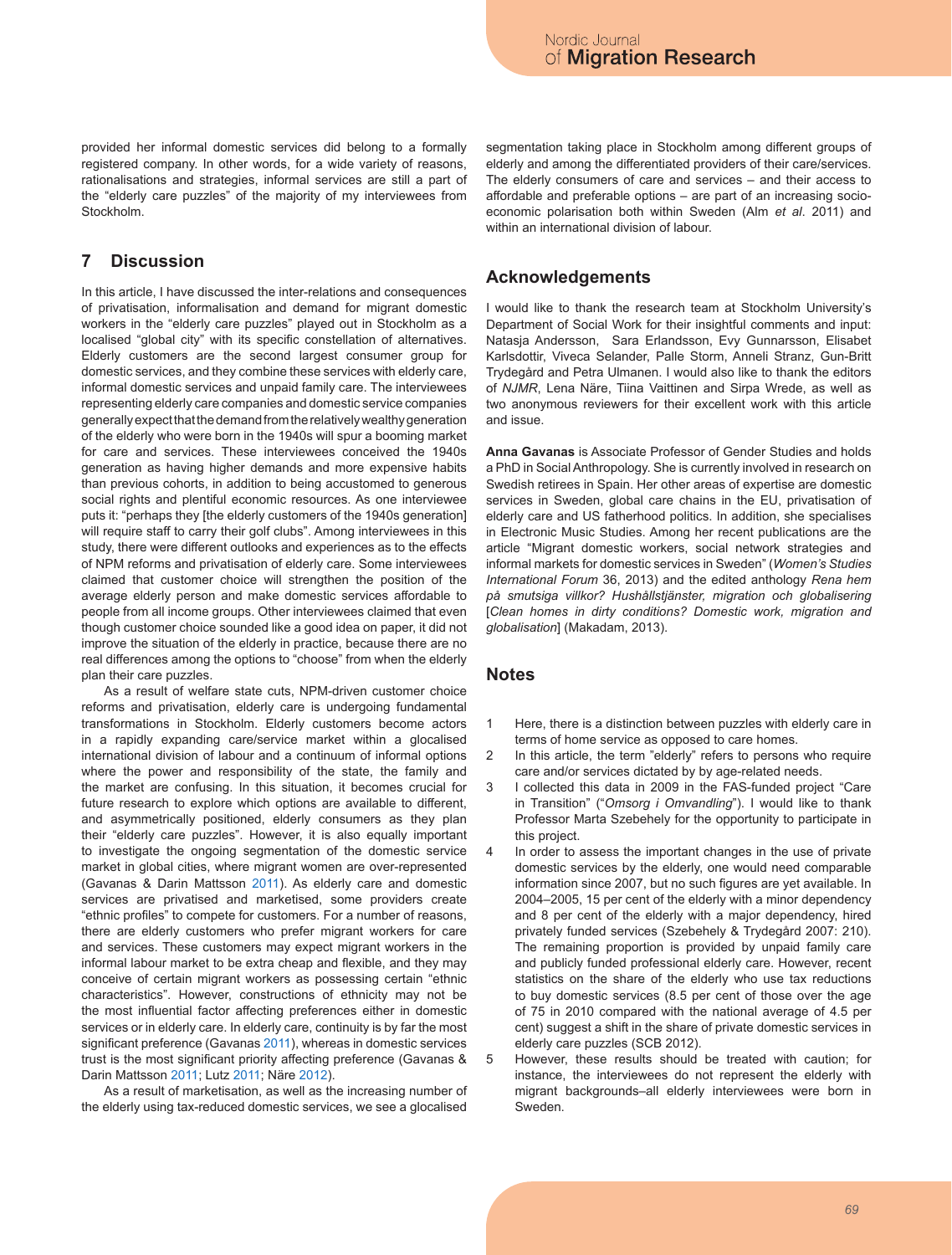#### **References**

- *Alm, S, Bäckman, O, Gavanas, A & Nilsson, A (eds) 2011, Utanförskap, Dialogos förlag, Stockholm.*
- *Anderson, B 2000, Doing the dirty work? The global politics of domestic labor, Zed Books, London and New York.*
- *Björklund Larsen, L 2010, Illegal yet licit. Justifying informal purchases of work in contemporary Sweden. PhD thesis in Social Anthropology, Stockholm University.*
- *Brodin, H 2006, 'Den generella äldrepolitiken och den selektiva äldreomsorgen – om kön, klass, etnicitetochåldrande i Sverige', in Om välfärdens gränser och det villkorade medborgarskapet SOU:37, ed. P de los Reyes, Fritzes offentliga publikationer, Stockholm.*
- *Calleman, C 2007, Ett riktigt arbete? Om regleringen av hushållstjänster, Pang Förlag, Säter.*
- *Czarniawska, B 2002, A tale of three cities. Or the glocalization of city management, Oxford University Press, Oxford.*
- *Ehrenreich, B & Hochschild, A 2002, Global woman: nannies, maids, and sex workers in the new economy, Metropolitan Books, New York.*
- *Gavanas, A 2006, 'De onämnbara: jämlikhet, "svenskhet" och privata hushållstjänster i pigdebattens Sverige', in Arbetslivets (o)synligamurar, ed. P de los Reyes, Fritzes offentliga publikationer, Stockholm, pp. 305–348.*
- Gavanas, A 2010a, 'Privileged irresponsibility, structural *responsibility and moral contradictions among employers in the EU domestic work sector', in Gender equality, citizenship and human rights - challenges and controversies in China and the Nordic countries, eds P Stoltz, M Svensson, S Zhongxin & Q Wang, Routledge, London.*
- *Gavanas, A 2010b, Who cleans the welfare state? Migration, informalization, social exclusion and domestic services in Stockholm. Research Report 2010/3, Institute for Futures Studies. Available from: <http://www.iffs.se/wp-content/ uploads/2011/06/who-cleans-the-welfare-state.pdf>.*
- *Gavanas, A 2011, 'Informella arbetsmarknader', in Utanförskap, eds S Alm, O Bäckman, A Gavanas & A Nilsson, Dialogosförlag, Stockholm.*
- *Gavanas, A 2013, 'Svart och vitt i äldres omsorgspussel. Hushållstjänster och privatisering av äldreomsorgen i Stockholm', in Rena hem på smutsiga villkor? Hushållstjänster, migration och globalisering, eds A Gavanas & C Calleman, MakadamGöteborg.*
- *Gavanas, A & Calleman, C 2013, Rena hem på smutsiga villkor? Hushållstjänster, migration och globalisering, Makadam, Göteborg.*
- *Gavanas, A & Mattsson, AD 2011, Bland Rolexklockor och smutsiga trosor. Om skattereduktioner och segmentering på den svenska hushållstjänstemarknaden. Arbetsrapport/Institutet*

*för Framtidsstudier. Available from: <http://www.iffs.se/wpcontent/uploads/2011/11/Arbetsrapport\_2011\_nr.7.pdf>, p. 9.*

- *Gavanas, A & Williams, F 2008, 'The intersection of child care regimes and migration regimes: a three–country study', in Migration and domestic work: a European perspective on a global theme, ed. H Lutz, Routledge, London, pp. 13–28.*
- *Holzmann, R & Munz, R 2004, Challenges and opportunities of international migration for the EU, its member states, neighboring countries and regions: a Policy Note. Institute for Future Studies, Stockholm. Available from: <http://www.iffs. se/publikation/challenges-and-opportunities-of-internationalmigration-for-the-eu-its-member-states-neighboringcountries-and-regions-a-policy-note/>.*
- *Håkansson, M 2012 'Många nya företag i städbranschen', Välfärd 1/2012.*
- *Jönson, H 2009, 'Is it racism? Skepticism and resistance towards ethnic minority care workers among older care recipients', Journal of Gerontological Social Work, vol. 49, no. 4, pp. 79– 96.*
- *Jönson, H & Giertz, A 2012, 'Migrant care workers in Swedish elderly and disability care: are they disadvantaged?', Journal of Ethnic and Migration Studies, vol. 39, no. 5, pp. 809–825, D OI:10.1080/1369183X.2013.756686.*
- *Khosravi, S 2006, 'Territorialiserad mänsklighet: irreguljära migranter och det nakna livet', in Om välfärdens gränser och det villkorade medborgarskapet, SOU:37, ed. P de los Reyes, Fritzes offentliga publikationer, Stockholm, pp. 288–310.*
- *Konkurrensverket 2006, 'Kvalitetskonkurrens och kundval inom kommunal äldreomsorg', Konkurrensverkets uppdragsforskningsserie 2006:6, Konkurrensverket, Stockholm.*
- *Leeson, GW 2010, 'Editorial. Migrant carers saving or sinking the sustainability of Eldercare?', Population Ageing, vol. 3, pp. 1–6, DOI 10.1007/s12062-010-9027-z.*
- Lill, L 2007, Att göra etnicitet inom äldreomsorgen. *(Doktorsavhandling, Arbetslivsinstitutet Syd, Malmö Högskola.*
- *Lundborg, P 2003, 'Östutvidgning, arbetskraftsinvandring och social välfärd', in Den gränslösa välfärdsstaten, ed. P Blomqvist, pp. 154–174.*
- *Lutz, H 2011, The new maids. Transnational women and the care economy, Zed Books London and New York.*
- *Milkman, R, Reese, E & Roth, B 1998. The macrosociology of paid domestic labor', Work and Occupations, vol. 25, pp. 483–510.*
- *Nyberg, A 1999, 'Hemnäramarknadstjänster kvinnors befriare?', Kvinnovetenskaplig tidskrift, vol. 20, no. 3, pp. 31–48.*
- *Näre, L 2012, Moral economies of reproductive labour. An ethnography of migrant domestic and care labour in Naples,*